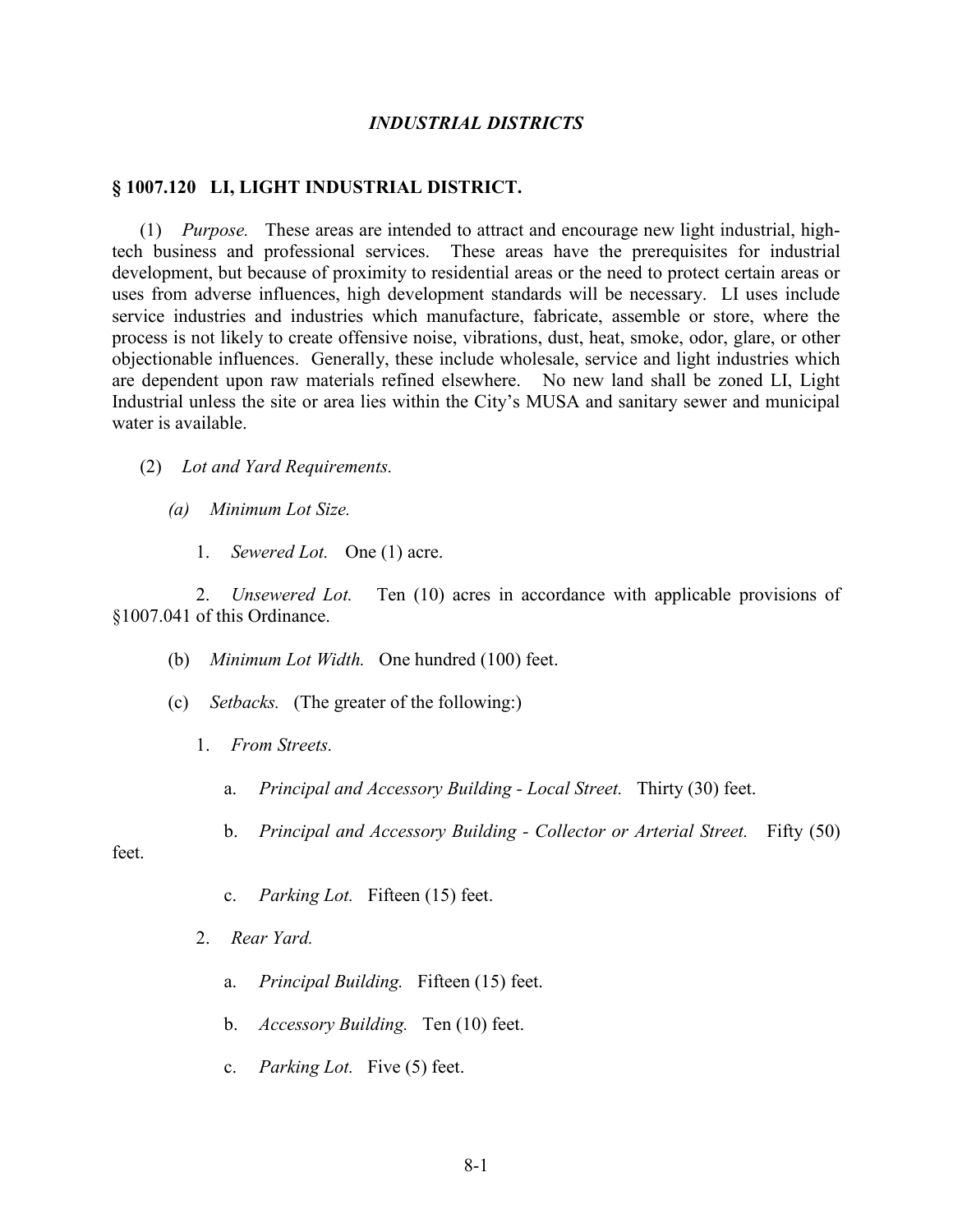3. *Side Yard.*

a. *Principal Building.* Ten (10) feet.

b. *Accessory Building*. Ten (10) feet.

c. *Parking Lot.* Five (5) feet.

4. *From property guided by the comprehensive plan for residential development.* Seventy-five (75) feet.

(3) *Buffer.* Where a side or rear lot line in an LI District coincides with an adjacent public road right-of-way or property guided by the comprehensive plan for residential or commercial development, a landscape buffer area shall be provided along such side or rear lot line not less than forty (40) feet in depth and shall contain landscaping, planting, berming or other effective screening suitable to provide an effective screen in compliance with §1007.043 (17)(f) of this Ordinance.

(4) *Maximum Building Height.* Forty-five (45) feet in height, except as allowed by §1007.043 (3).

(5) *Maximum Impervious Surface Coverage.* Seventy-five (75) percent of the lot area.

(6) *Building Requirements.* All newly constructed industrial buildings shall meet the exterior building standards of §1007.043 (2)(d) of this Ordinance.

(7) *Permitted Uses.* Subject to applicable provisions of this Ordinance, the following are permitted uses in the LI District.

(a) Beverage production and bottling, including public tours of the facilities and gift shops containing merchandise directly related to the facility.

(b) Building material sales.

- (c) Carpet and rug cleaning.
- (d) Community gardens operated by the city.

(e) Construction-related businesses, including shops and offices for plumbing, heating, glazing, painting, paper hanging, roofing, ventilating, electrical, carpentry, welding, landscaping, excavating, general contracting and similar uses, including contractor storage of equipment and building materials if enclosed within a building, but not storage yards.

- (f) Feed and seed sales.
- (g) Greenhouses, nurseries.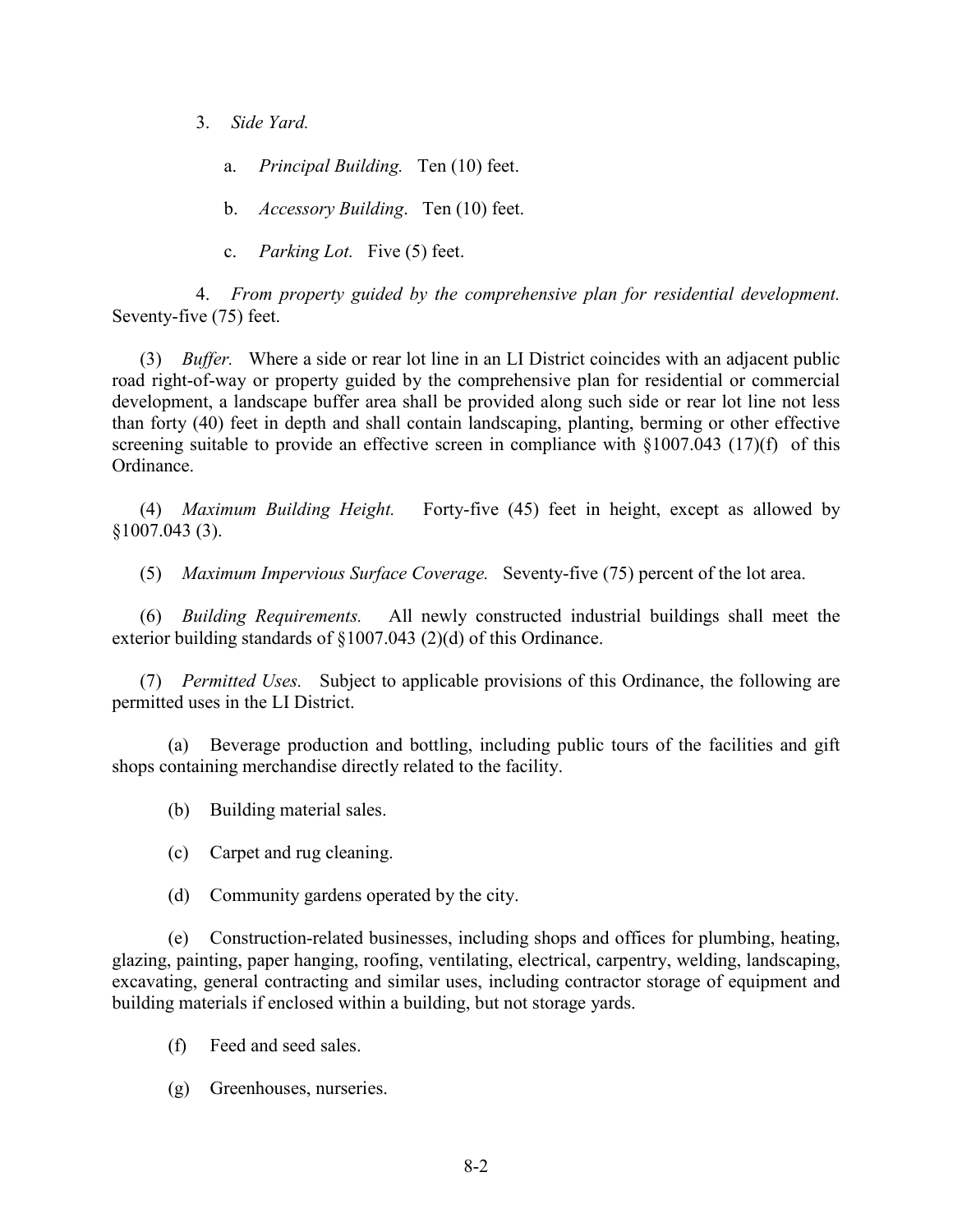(h) Laundry, dry cleaning or dying plant.

(i) Manufacturing or assembly of a wide variety of products that produces no exterior noise, glare, fumes, noxious products, by-products, or wastes, or creates other objectionable impact on the environment, including the generation of large volumes of traffic.

- (j) Mass transit terminals.
- (k) Office business—clinic and general.
- (l) Radio and television stations.
- (m) Recreational business contained entirely within the principal building.
- (n) Research laboratories
- (o) Trade or Business schools.

(p) Warehousing and distribution facilities, but not including truck freight trucking terminal or mini self-storage facilities per §1007.001 (2) of this Ordinance.

(q) Wholesale businesses/showrooms.

(8) *Accessory Uses.* Subject to applicable provisions of this Ordinance, the following are accessory uses in the LI District:

(a) Accessory buildings and structures as regulated by  $\S1007.043$  (4)(j) of this Ordinance.

(b) Accessory indoor retail, rental or service activities other than that allowed as a permitted or conditional use within the Light Industrial zoning district, provided such use is related and accessory to a principle use allowed within the Light Industrial zoning district.

- (c) Fences as regulated by §1007.043 (18) of this Ordinance.
- (d) Off-street loading as regulated by §1007.045 of this Ordinance.
- (e) Off-street parking as regulated by §1007.044 of this Ordinance.

(f) Radio and television receiving antennas, satellite dishes, TVROs three (3) meters or less in diameter, short-wave dispatching antennas, or those necessary for the operation of electronic equipment including radio receivers, ham radio transmitters and television receivers as regulated by §1007.053 of this Ordinance.

(g) Signs as regulated by Chapter 1010 of the City Code.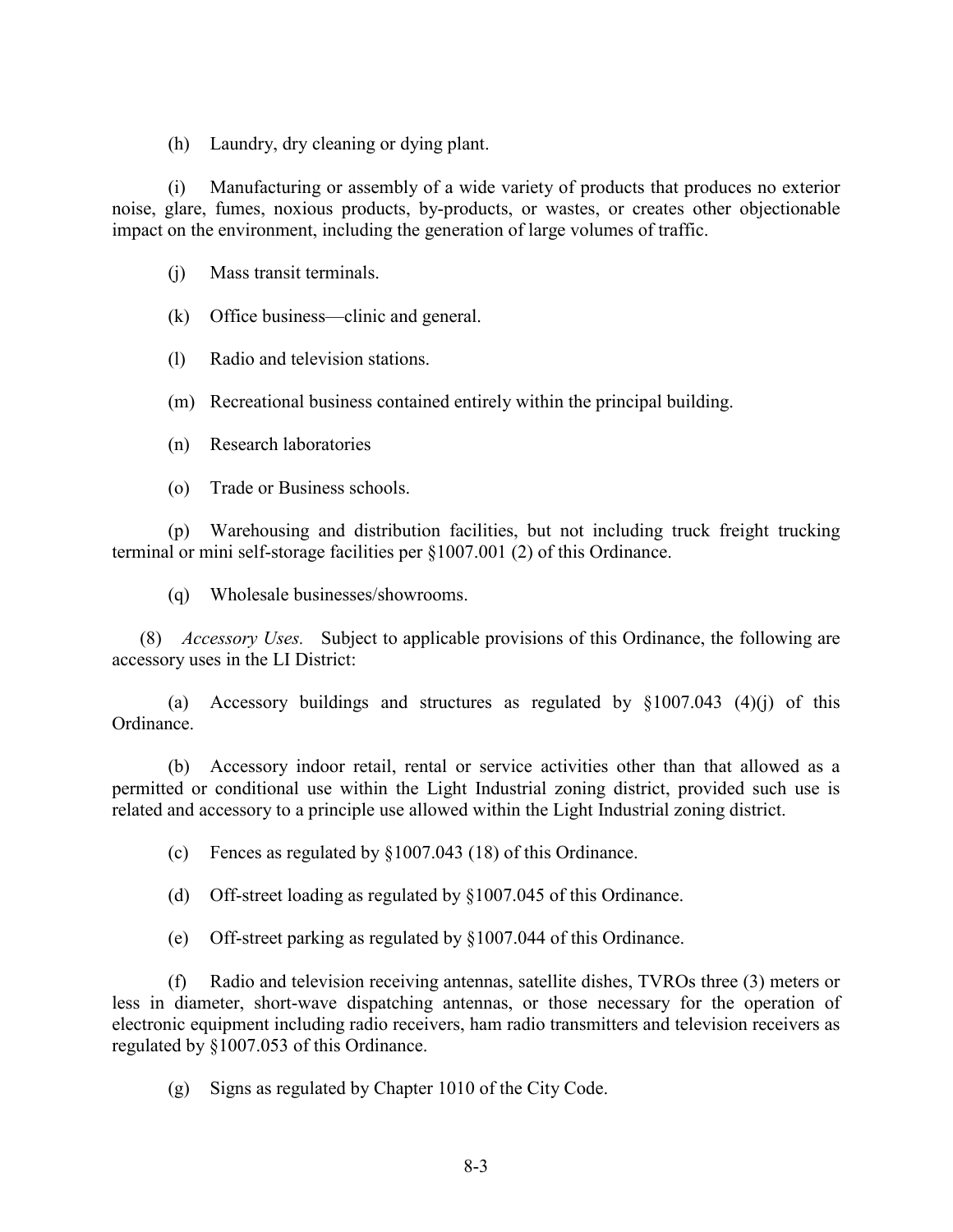(h) Brewer taprooms accessory to a malt liquor beverage production and bottling facility.

(i) Liquor sales, on sale through brewer taprooms and off sale pursuant to Minnesota Statutes section 340A.301, subdivision 7(b), all accessory to a malt liquor beverage production and bottling facility.

(9) *Conditional Uses.* Subject to applicable provisions of this Ordinance, the following are conditional uses in the LI District. These uses require a conditional use permit based on criteria and procedures outlined in §1007.016 of this Ordinance.

(a) Automobile and truck repair provided that:

1. All painting must be conducted in an approved paint booth per §1007.043 (8).

2. All flammable materials, including liquids and rags, shall conform with the applicable provisions of the Minnesota Uniform Fire Code.

3. All outside storage shall be prohibited except the storage of customer vehicles waiting for repair.

(b) Commercial and Public Radio and Television Transmitting Antennas, and Public Utility Microwave Antennas greater than forty-five (45) feet in height and less than two hundred (200) feet in height as regulated by §1007.053 of this Ordinance.

(c) Commercial Kennels, provided that:

1. The applicable provisions of Chapter 503 are determined to be satisfied.

2. Cages, enclosures and housing facilities shall be at least five hundred (500) feet from any residential property line.

3. An enclosed indoor or exterior exercise area shall be provided to accommodate the periodic exercising of animals boarded at the kennel. Exterior exercise areas shall be enclosed by an eight (8) foot high solid fence.

4. All animals shall be housed indoors for overnight boarding.

(d) Mini self-storage facilities provided that:

1. No single building shall be greater than one hundred fifty (150) feet in length.

2. If an "on-premises" caretaker dwelling unit is provided on site, construction of said dwelling unit shall conform to all design standard regulations for multiple family dwelling units of the Minnesota State Building Code.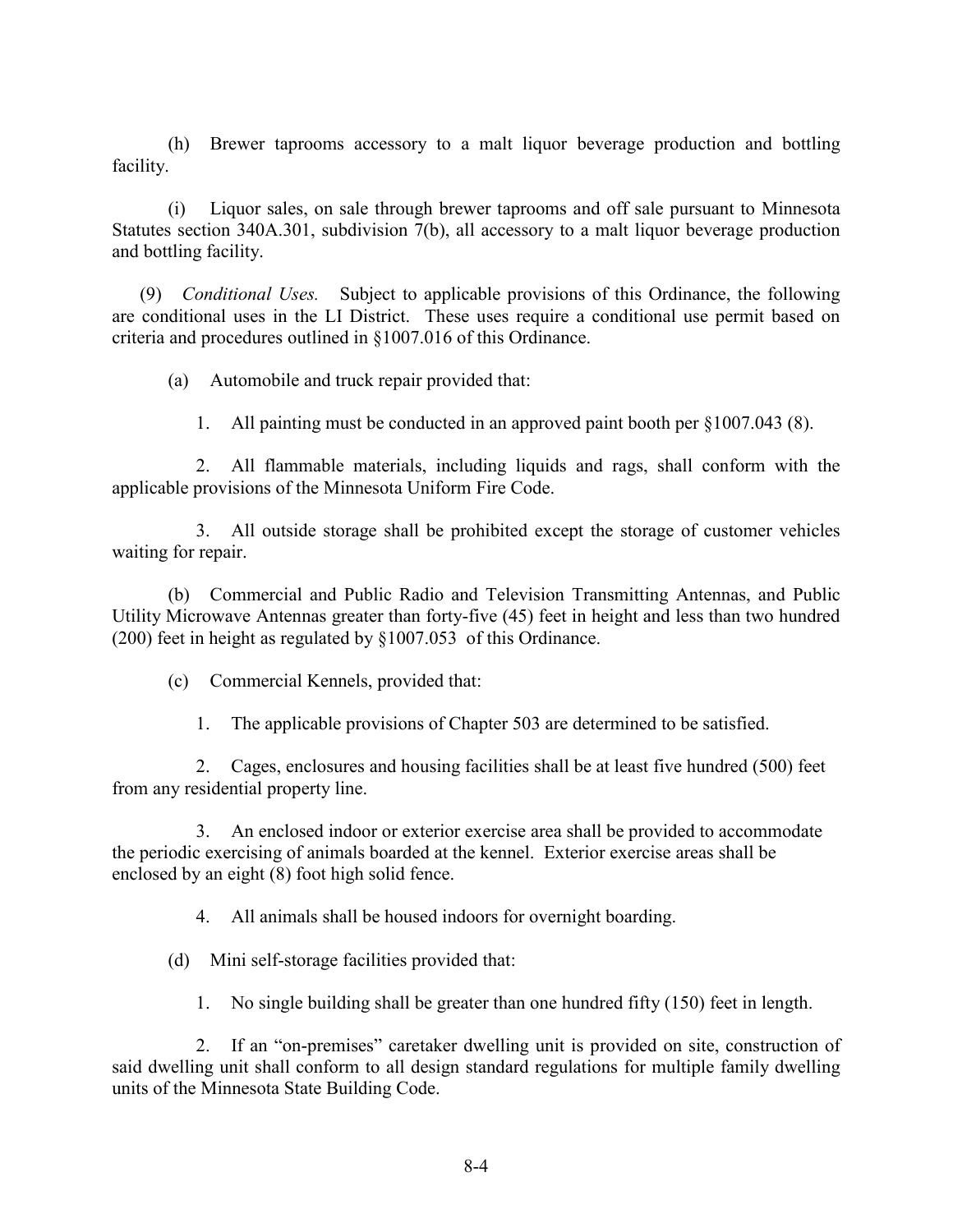3. No retailing, wholesaling, manufacturing, repair, or other such activity other than storage is to occur within the mini self-storage facility.

(e) Open and outdoor storage (not outdoor sales lots) as an accessory use provided that:

1. The designated storage area shall comply with all building setback requirements for the district. Outside storage is prohibited between the principal structure and any public right-of-way.

2. The storage area is landscaped and screened from view of adjacent uses and public rights-of-way via a fence and greenbelt planting strip, in accordance with §1007.043 (17)(f) of this Ordinance.

3. The entire storage area is fenced and secured in an appropriate manner.

4. The storage area is blacktopped or concrete surfaced, unless an alternative wearresistant material is determined by the City Engineer to be suitable to control dust and drainage and is specifically approved by the City Council.

5. The storage area does not take up parking space or loading space as required for conformity to this Ordinance and is not located in the front yard.

6. The property shall not abut I-35W or I-35E.

7. The ratio of storage area to building footprint shall not exceed 2.5:1.

8. All parking, loading and truck staging activities shall occur on site. On-street parking and loading associated with the use is prohibited.

9. Storage shall not include material considered hazardous under Federal or State Environmental Law.

(f) Veterinary Hospitals provided that:

1. All areas in which animals are confined are located indoors and are properly soundproofed from adjacent properties.

2. Animal carcasses are properly disposed of in a manner not utilizing on-site garbage facilities or incineration and the carcasses are properly refrigerated during periods prior to disposal.

3. An indoor animal kennel is permitted as a use accessory to the veterinary hospital provided that:

a. The number of animals boarded shall not exceed forty (40).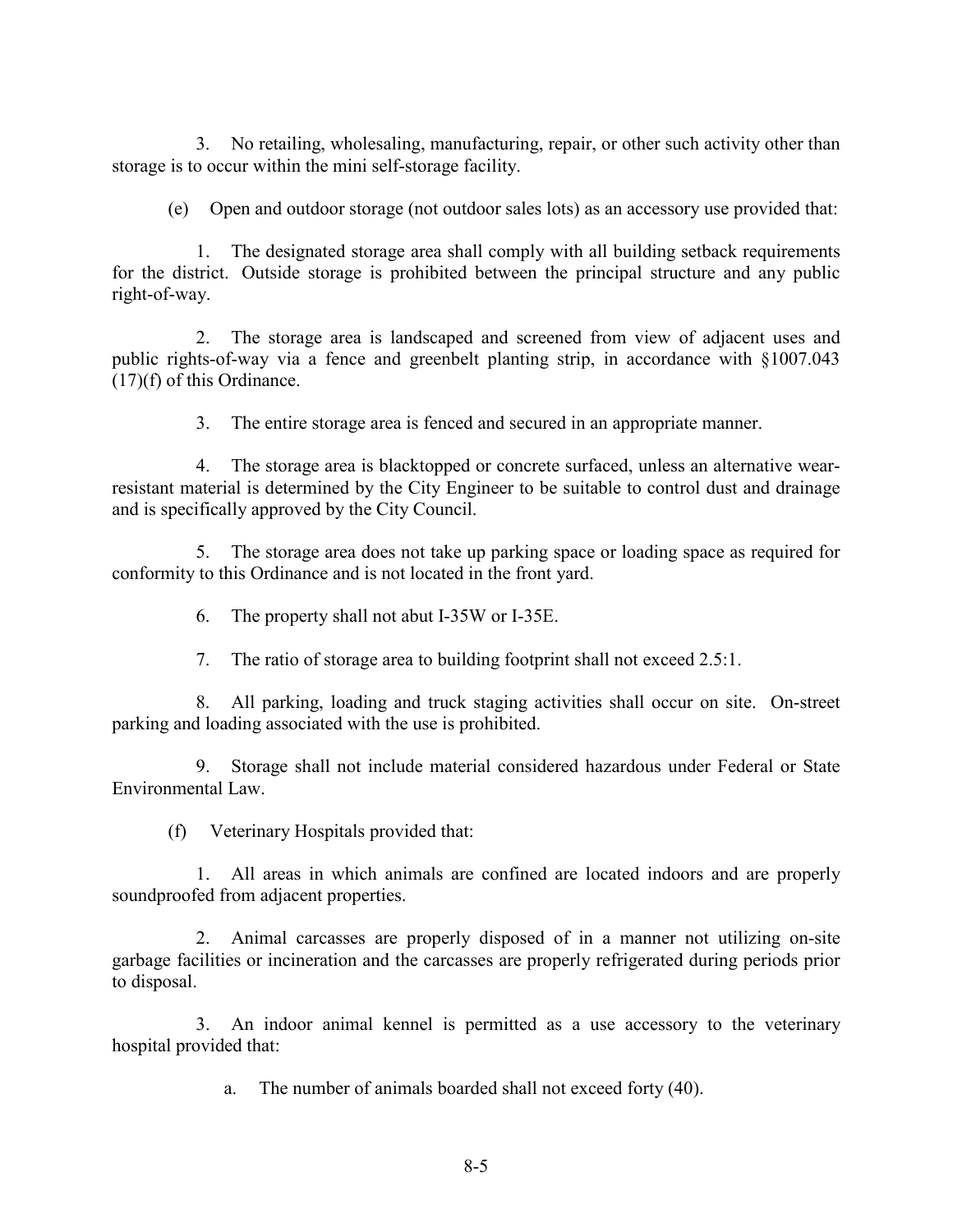b. An enclosed indoor or exterior exercise area shall be provided to accommodate the periodic exercising of animals boarded at the kennel. Exterior exercise areas shall be limited to a maximum of twenty-five (25) percent of the gross floor area of the principal use.

c. A ventilation system shall be designed so that no odors or organisms will spread between wards or to the outside air and will be capable of completely exchanging internal air at a rate of at least twice per hour. Air temperature must be maintained between 60 and 75 degrees Fahrenheit.

d. A room separate from the kennel area shall be provided of sufficient size to adequately separate animals that are sick or injured from healthy animals.

e. Indoor animal kennel floors and walls shall be made of non-porous materials or sealed concrete to make it non-porous.

f. Animal wastes shall be flushed down an existing sanitary sewer system or enclosed in a container of sufficient construction to eliminate odors and organisms and shall be properly disposed of at least once a day.

4. The appropriate license is obtained from the City and the conditions of Chapter 503 relating to the keeping of animals are satisfactorily met.

5. All State Health Department and Minnesota Pollution Control Agency requirements for such facilities are met.

(g) Two (2) or more buildings on same lot provided such buildings relate to a permitted or conditional use that is operated as a single business or enterprise.

(Ord No. 05-19, passed 04-08-2019)

(10) *Uses by Administrative Permit.* Subject to applicable provisions of this Ordinance, the following uses are allowed by administrative permit, as may be approved by the Zoning Administrator:

(a) Personal wireless service antennas as secondary uses as regulated by §1007.053 of this Ordinance.

(b) Telecommunication towers as regulated by §1007.053 of this Ordinance.

- (c) Temporary mobile towers as regulated by §1007.053 of this Ordinance.
- (d) Open Air Markets.
- (e) Transient Merchants.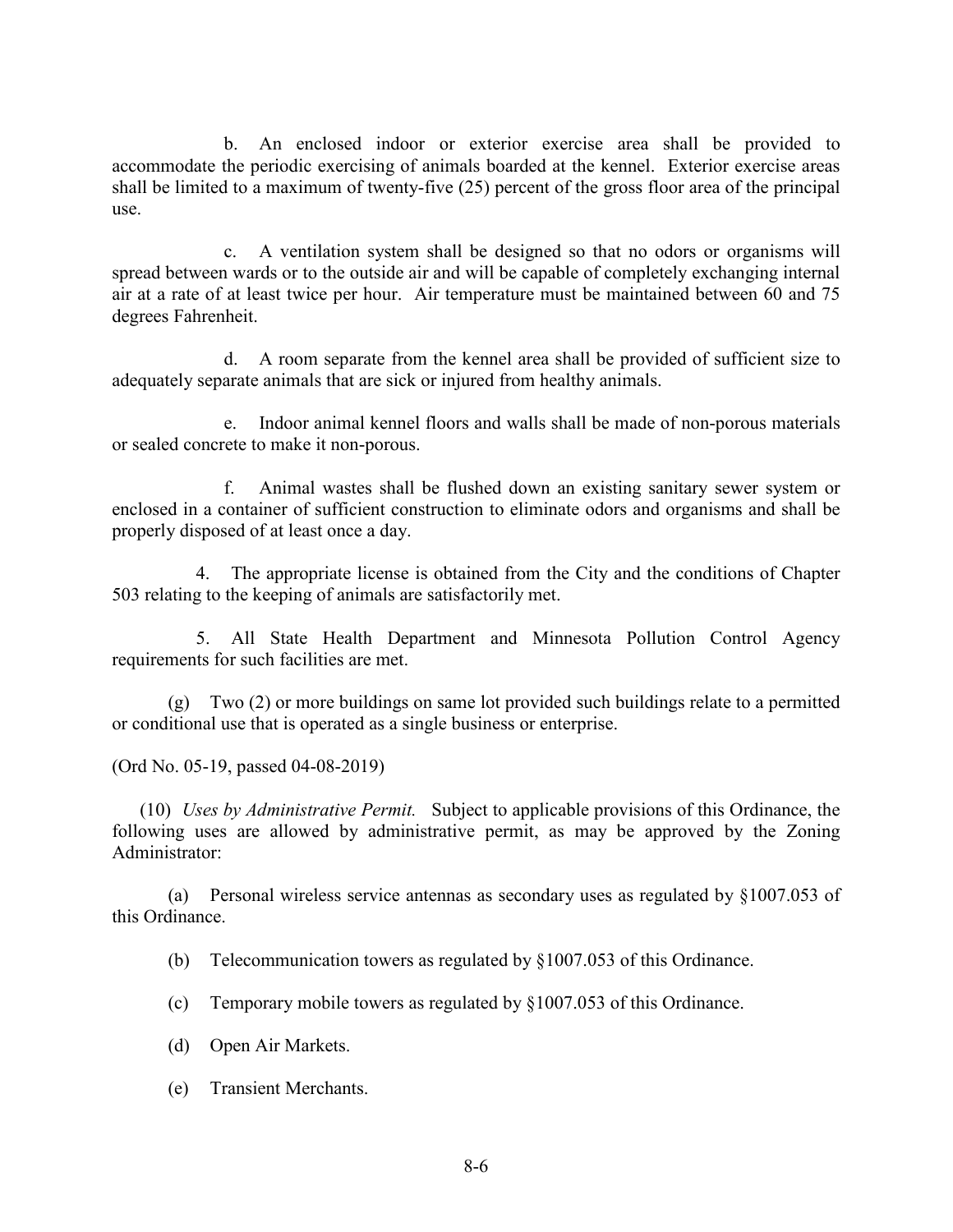(f) Accessory outdoor dining or seating facilities intended for consumption of food or beverages purchased on site, provided that requirements of §1007.054 are met.

(11) *Interim Uses.* Subject to applicable provisions of this Ordinance, the following are interim uses in the LI District and are governed by §1007.017 of this Ordinance:

(a) Temporary Batch Plants.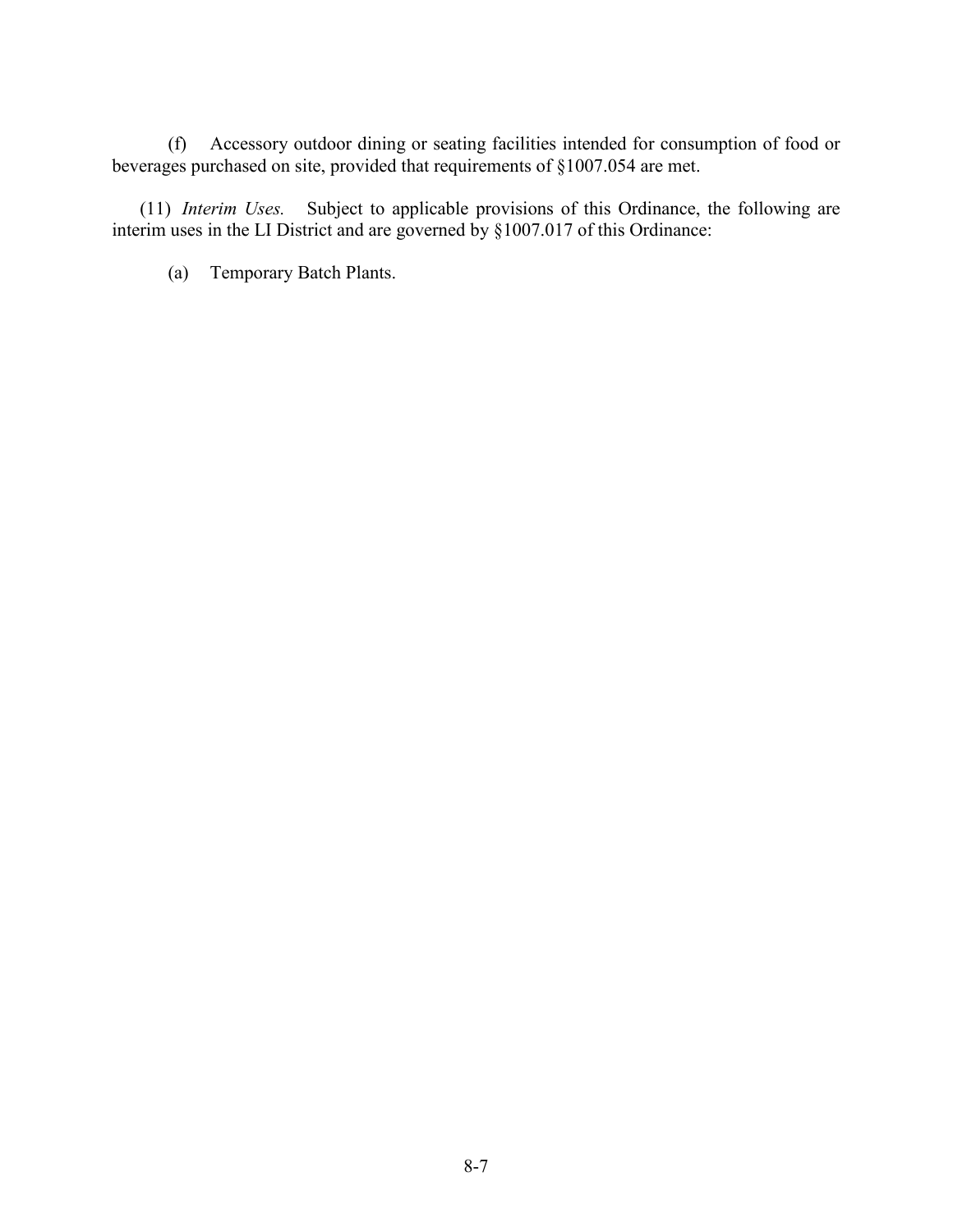## THIS PAGE INTENTIONALLY LEFT BLANK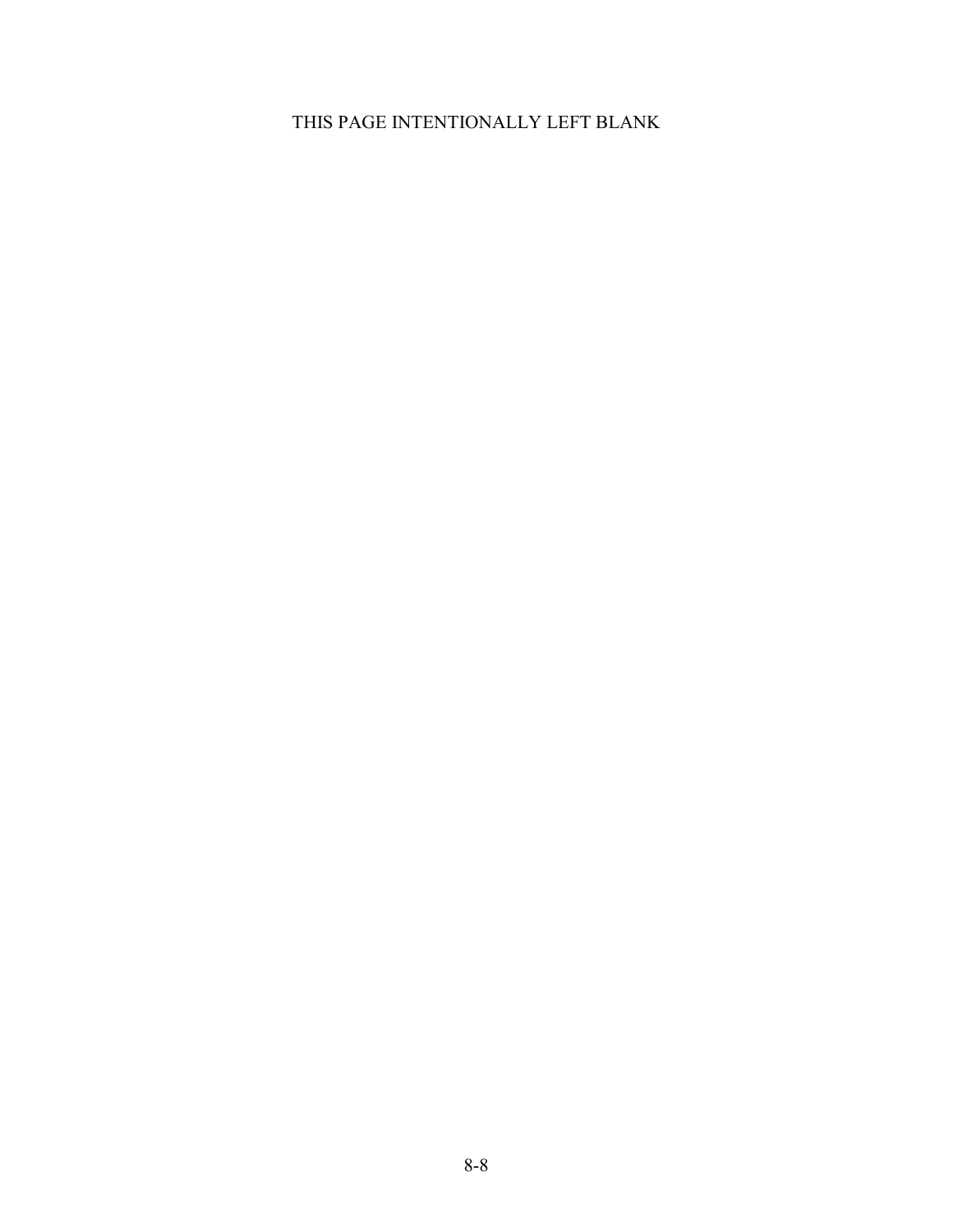## **§ 1007.121 GI, GENERAL INDUSTRIAL DISTRICT.**

(1) *Purpose.* These are areas which, because of availability to thoroughfares, suitable topography, and isolation, are appropriate for industrial uses of a more intense nature and ones which may have certain nuisance characteristics. No new land shall be zoned GI, General Industrial unless the site or area lies within the City's MUSA and sanitary sewer and municipal water is available.

- (2) *District, Lot and Yard Requirements.*
	- (a) Minimum Lot Size.
		- 1. Sewered Lot. One (1) acre.

2. Unsewered Lot. Ten (10) acres in accordance with applicable provisions of §1007.041 of this Ordinance.

- (b) *Minimum Lot Width.* One hundred (100) feet.
- (c) *Setbacks.* (The greater of the following:)
	- 1. *From Streets.*
		- a. *Principal and Accessory Building - Local Street.* Fifty (50) feet.
		- b. *Principal and Accessory Building - Collector or Arterial Street.* Fifty (50)

feet.

- c. *Parking Lot.* Fifteen (15) feet.
- 2. *Rear Yard.*
	- a. *Principal Building.* Fifteen (15) feet.
	- b. *Accessory Building.* Ten (10) feet.
	- c. *Parking Lot.* Five (5) feet.
- 3. *Side Yard.*
	- a. *Principal Building.* Ten (10) feet.
	- b. *Accessory Building.* Ten (10) feet.
	- c. *Parking Lot.* Ten (10) feet.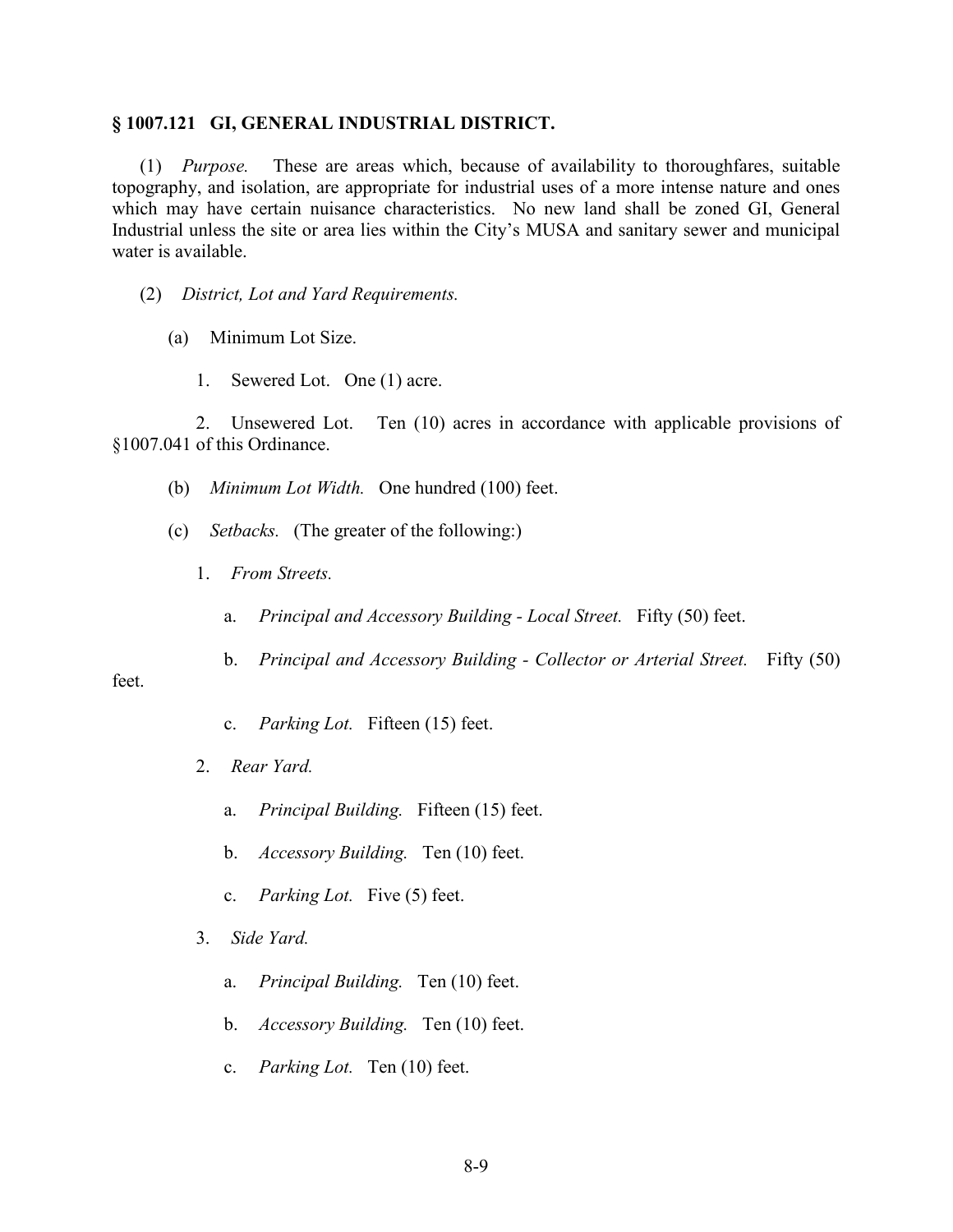4. *From property guided by the comprehensive plan for residential development.* One hundred (100) feet.

(3) *Buffer.* Where a side or rear lot line in a GI District coincides with an adjacent public road right-of-way or property guided by the comprehensive plan for residential or commercial development, a landscape buffer area shall be provided along such side or rear lot line not less than forty (40) feet in depth and shall contain landscaping, planting, berming or other effective screening suitable to provide an effective visual screen in compliance with §1007.043 (17)(f) of this Ordinance.

(4) *Maximum Building Height.* Forty-five (45) feet, except as allowed by §1007.043 (3).

(5) *Maximum Impervious Surface Coverage.* Seventy-five (75) percent of the lot area.

(6) *Building Requirements.* All newly constructed industrial buildings shall meet the exterior building standards of §1007.043 (2)(d) of this Ordinance.

(7) *Permitted Uses.* Subject to applicable provisions of this Ordinance, the following are permitted uses, in the GI District:

(a) Beverage production and bottling, including public tours of the facilities and gift shops containing merchandise directly related to the facility.

- (b) Building material sales.
- (c) Commercial (production) bakery.
- (d) Community gardens operated by the city.

(e) Construction-related businesses, including shops and offices for plumbing, heating, glazing, painting, paper hanging, roofing, ventilating, electrical, carpentry, welding, landscaping, excavating, general contracting and similar uses, including contractor storage of equipment and building materials if enclosed within a building, but not storage yards.

- (f) Feed and seed sales.
- (g) Greenhouses, nurseries.
- (h) Laundry, dry cleaning or dying plant.

(i) Manufacturing or assembly of a wide variety of products that produces no exterior noise, glare, fumes, noxious products, by-products, or wastes, or creates other objectionable impact on the environment, including the generation of large volumes of traffic.

(j) Mass transit terminals.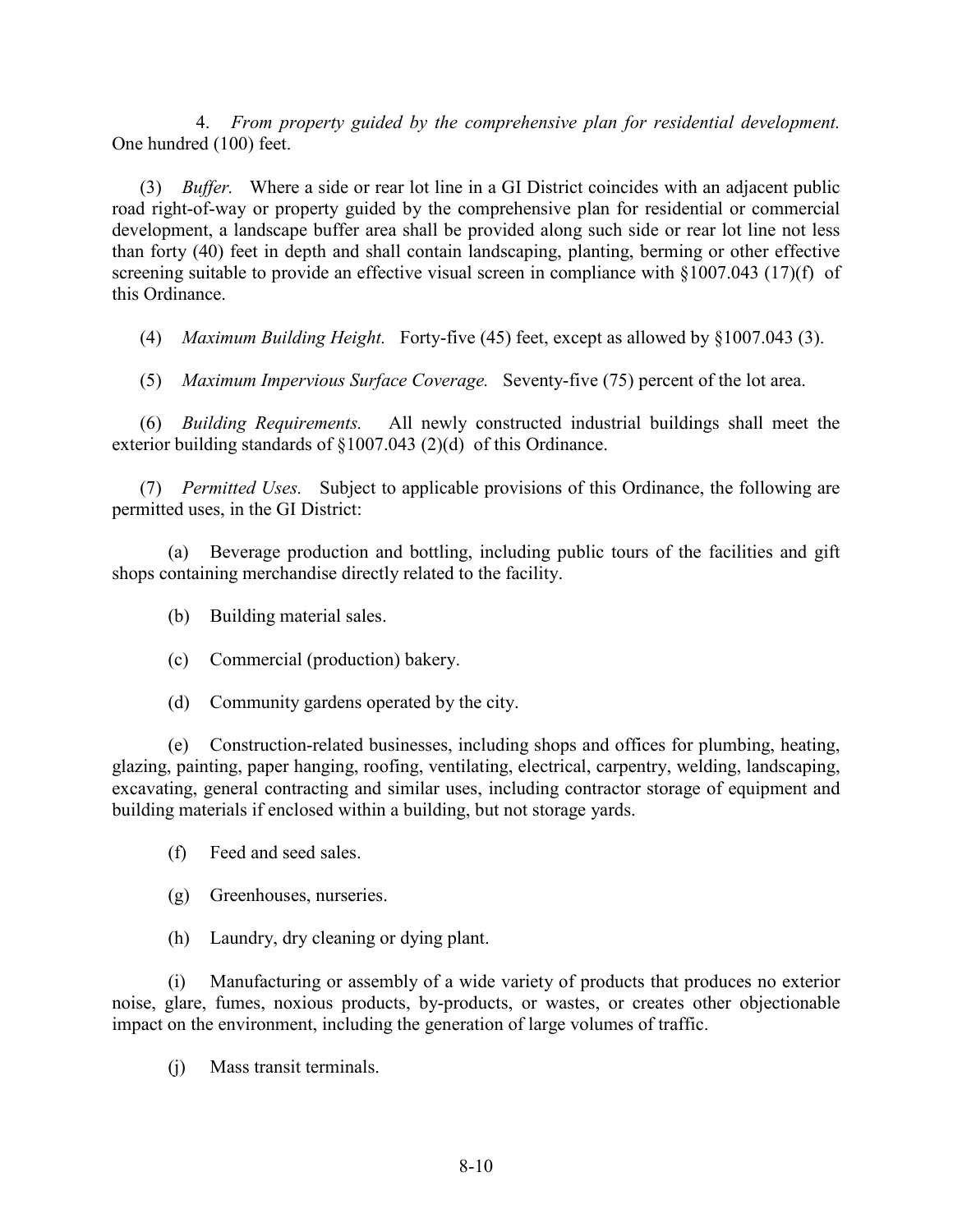(k) Office business—clinic and general.

(l) Radio and television stations.

(m) Warehousing and distribution facilities, but not including truck freight transfer stations or mini self-storage facilities.

(n) Wholesale businesses/showrooms.

(8) *Accessory Uses.* Subject to applicable provisions of this Ordinance, the following are accessory uses in the GI District:

(a) Accessory buildings and structures as regulated by §1007.043 (4)(j) of this Ordinance.

(b) Accessory indoor retail, rental or service activities other than that allowed as a permitted or conditional use within the General Industrial zoning district, provided such use is related and accessory to an allowed principal use in the district.

(c) Crude oil, gasoline or other liquid storage tanks (not including bulk propane at motor fuel stations for providing service to the general public) where related and accessory to an allowed principal use in the district.

(d) Fences as regulated by §1007.043 (18) of this Ordinance.

(e) Off-street loading as regulated by §1007.045 of this Ordinance.

(f) Off-street parking as regulated by §1007.044 of this Ordinance.

(g) Radio and television receiving antennas, satellite dishes, TVROs three (3) meters or less in diameter, short-wave dispatching antennas, or those necessary for the operation of electronic equipment including radio receivers, ham radio transmitters and television receivers as regulated by §1007.053 of this Ordinance.

(h) Signs as regulated by Chapter 1010 of the City Code.

(i) Brewer taprooms accessory to a malt liquor beverage production and bottling facility.

Liquor sales, on sale through brewer taprooms and off sale pursuant to Minnesota Statutes section 340A.301, subdivision 7(b), all accessory to a malt liquor beverage production and bottling facility.

(9) *Conditional Uses.* Subject to applicable provisions of this Ordinance, the following are conditional uses in the GI District. These uses require a conditional use permit based on the criteria and procedures outlined in §1007.016 of this Ordinance.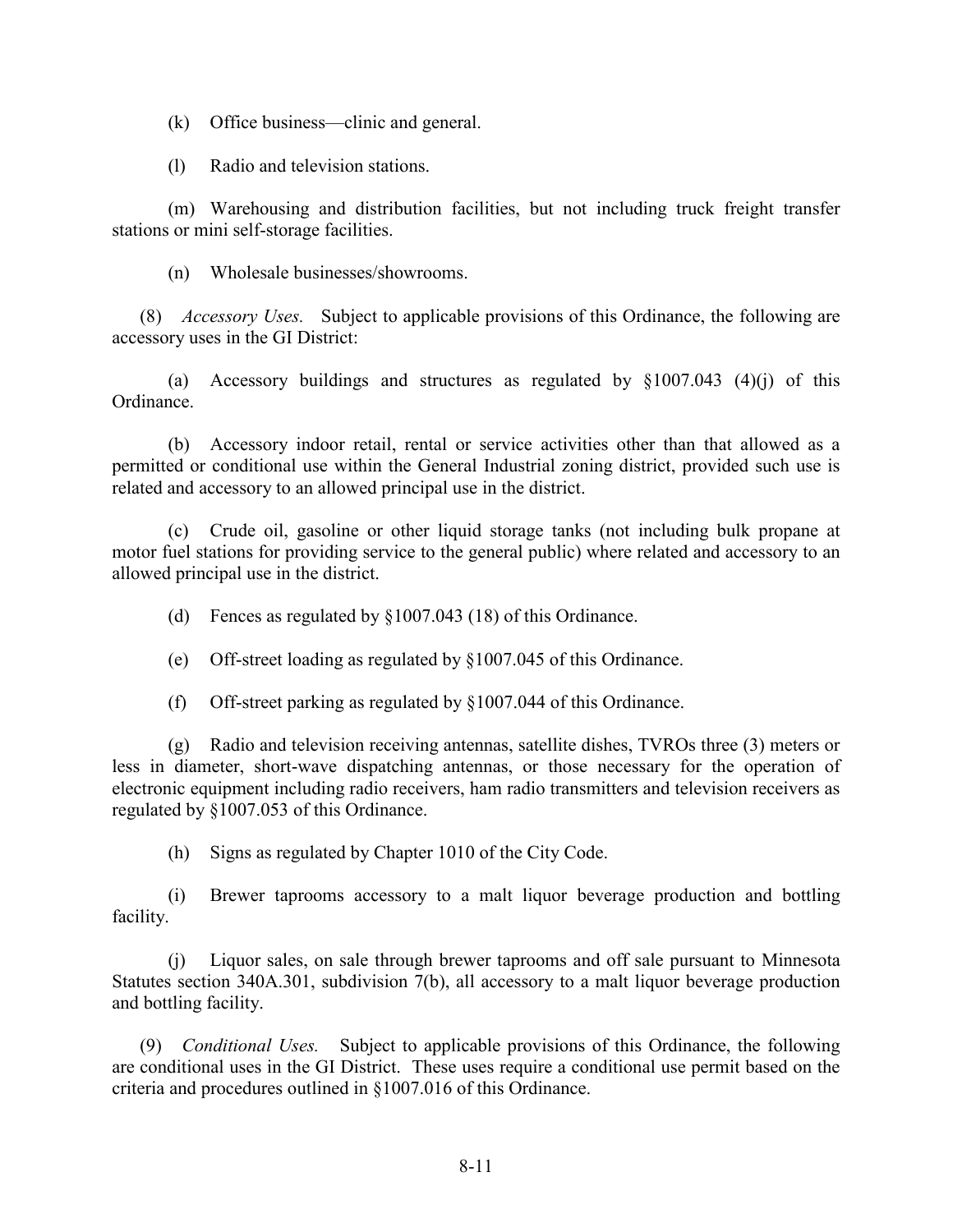(a) Automobile and truck repair provided that:

1. All painting must be conducted in an approved paint booth per §1007.043 (8).

2. All flammable materials, including liquids and rags, shall conform to the applicable provisions of the Minnesota Uniform Fire Code.

3. All outside storage shall be prohibited except the storage of customer vehicles waiting for repair.

(b) Commercial and Public Radio and Television Transmitting Antennas, and Public Utility Microwave Antennas greater than forty-five (45) feet in height and less than two hundred (200) feet in height as regulated by §1007.054 of this Ordinance.

(c) Concrete product plants, building materials production and similar uses provided that:

1. Storage areas are landscaped, fenced and screened from view of neighboring uses, properties guided by the comprehensive plan for residential or commercial development, and public rights-of-way in compliance with §1007.043 (17)(f) of this Ordinance.

(d) Commercial Kennels, provided that:

1. The applicable provisions of Chapter 503 are determined to be satisfied.

2. Cages, enclosures and housing facilities shall be at least five hundred (500) feet from any residential property line.

3. An enclosed indoor or exterior exercise area shall be provided to accommodate the periodic exercising of animals boarded at the kennel. Exterior exercise areas shall be enclosed by an eight (8) foot high solid fence.

4. All animals shall be housed indoors for overnight boarding.

(e) Manufacture of materials, including but not limited to, rubber, corrosive acids, petroleum and chemical products, which pose potential health and safety risks and which when produced give off potentially noxious odors.

(f) Mini self-storage facilities provided that:

1. No single building shall be greater than one hundred fifty (150) feet in length.

2. If an "on-premises" caretaker dwelling unit is provided on site, construction of said dwelling unit shall conform to all design standard regulations for multiple family dwelling units of the Minnesota State Building Code.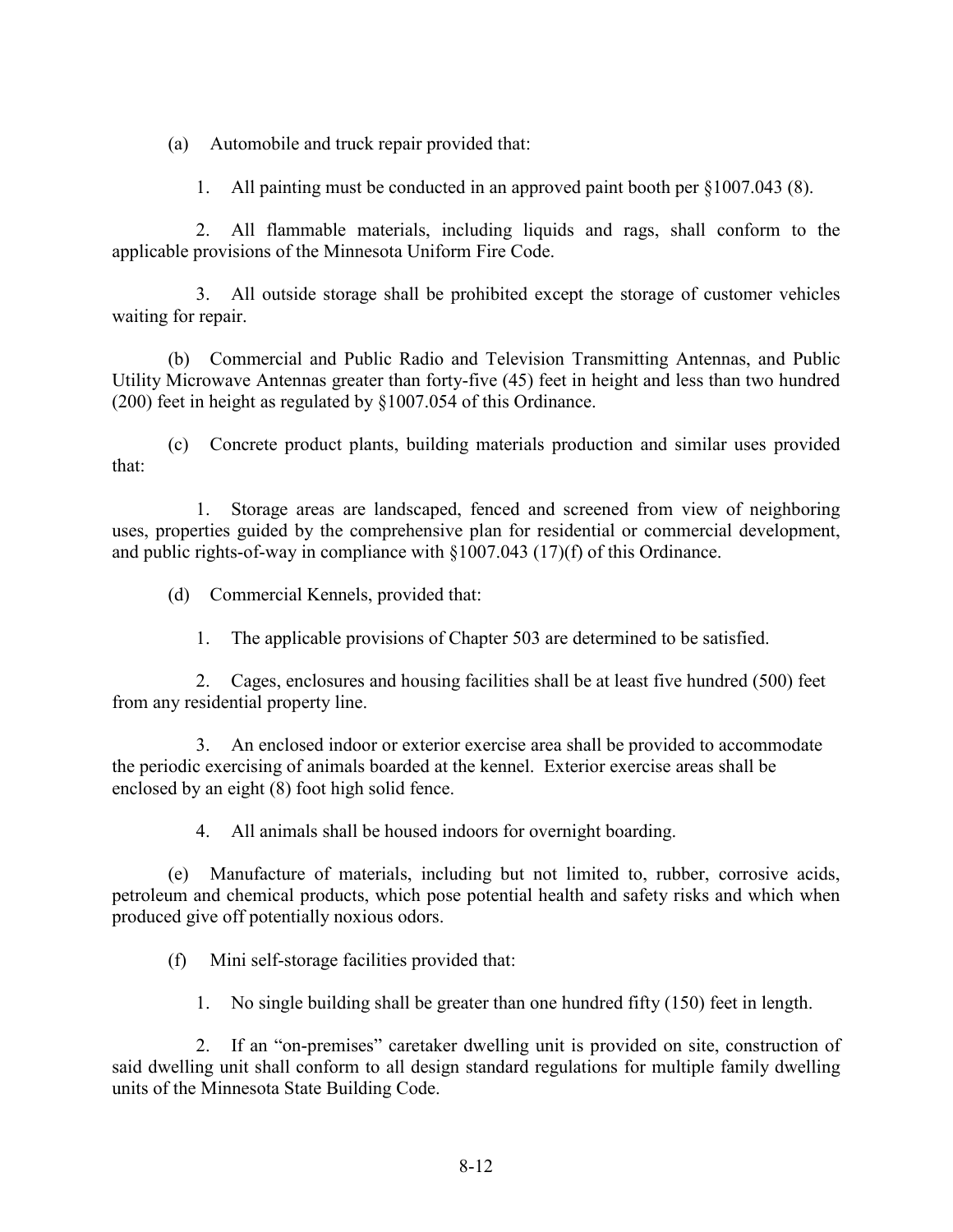3. No retailing, wholesaling, manufacturing, repair, or other such activity other than storage is to occur within the mini self-storage facility.

(g) Open and outdoor storage (not outdoor sales lots) as an accessory use provided that:

1. The designated storage area shall comply with all building setback requirements for the district. Outside storage is prohibited between the principal structure and any public right-of-way.

2. The storage area is landscaped and screened from view of adjacent uses and public rights-of-way via a fence and greenbelt planting strip, in accordance with §1007.043 (17)(f) of this Ordinance.

3. The entire storage area is fenced and secured in an appropriate manner.

4. The storage area is blacktopped or concrete surfaced, unless an alternative wearresistant material is determined by the City Engineer to be suitable to control dust and drainage and is specifically approved by the City Council.

5. The storage area does not take up parking space or loading space as required for conformity to this Ordinance and is not located in the front yard.

6. The property shall not abut I-35W or I-35E.

7. All parking, loading and truck staging activities shall occur on site. On-street parking and loading associated with the use is prohibited.

8. Storage shall not include material considered hazardous under Federal or State Environmental Law.

(h) Refuse/garbage transfer stations provided that:

1. No refuse or garbage shall be stored or in any way disposed of on the site.

2. The storage of refuse or garbage in the front yard shall be prohibited.

3. The site shall be maintained free of litter and any other undesirable materials and will be cleaned of loose debris on a daily basis.

4. One (1) off-street parking space shall be provided for each commercial vehicle operated by the business. Parking requirements will otherwise be as mandated by the provisions of §1007.044 of this Ordinance.